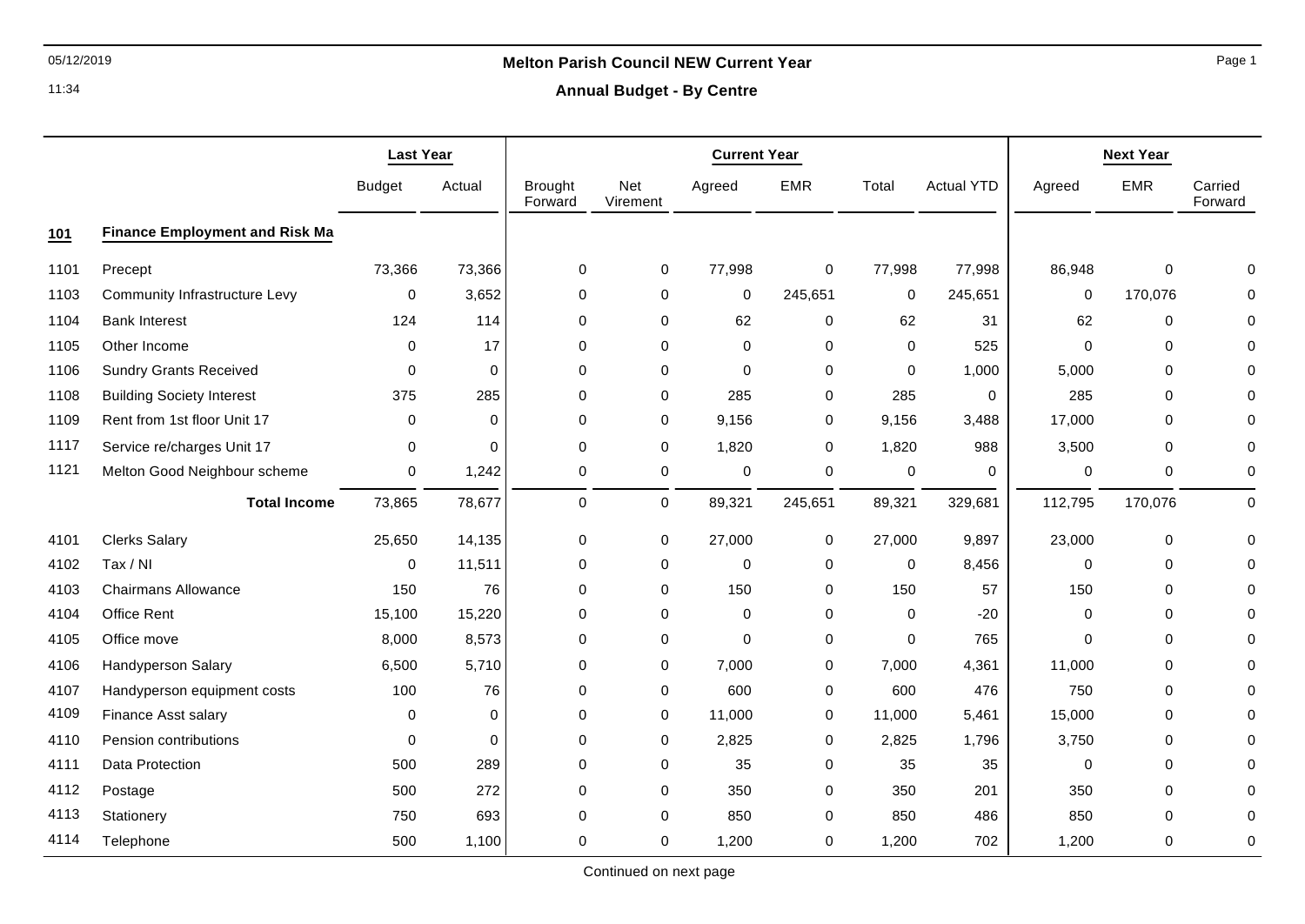11:34

## 05/12/2019 **Melton Parish Council NEW Current Year**

**Annual Budget - By Centre**

|      |                                | <b>Last Year</b> |          | <b>Current Year</b>       |                 |              | <b>Next Year</b> |              |                   |          |             |                    |
|------|--------------------------------|------------------|----------|---------------------------|-----------------|--------------|------------------|--------------|-------------------|----------|-------------|--------------------|
|      |                                | <b>Budget</b>    | Actual   | <b>Brought</b><br>Forward | Net<br>Virement | Agreed       | <b>EMR</b>       | Total        | <b>Actual YTD</b> | Agreed   | <b>EMR</b>  | Carried<br>Forward |
| 4116 | <b>Computer Support</b>        | 500              | 250      | $\mathbf 0$               | $\mathbf 0$     | 750          | $\mathsf 0$      | 750          | 679               | 750      | $\mathbf 0$ | $\mathbf 0$        |
| 4117 | Software Licences              | 150              | 121      | 0                         | 0               | 150          | 0                | 150          | 67                | 150      | 0           | 0                  |
| 4118 | Domain Hosting                 | 188              | 188      | 0                         | 0               | 750          | 0                | 750          | 312               | 300      | 0           |                    |
| 4119 | Website Development & support  | 250              | $\Omega$ | $\mathbf 0$               | 0               | 984          | 0                | 984          | 984               | $\Omega$ | 0           | $\Omega$           |
| 4120 | Computer hardware              | 0                | $\Omega$ | 0                         | 0               | 375          | 0                | 375          | 375               | 1,200    | 0           | O                  |
| 4123 | Office cleaning and sundries   | $\mathbf 0$      | 178      | 0                         | 0               | 3,000        | 0                | 3,000        | 1,318             | 3,500    | $\mathbf 0$ | $\Omega$           |
| 4124 | Office service / maintenance c | 750              | 631      | $\mathbf 0$               | 0               | 3,500        | 0                | 3,500        | 2,272             | 3,500    | $\mathbf 0$ | $\Omega$           |
| 4125 | <b>Business rates</b>          | 1,350            | 0        | 0                         | 0               | 4,500        | 0                | 4,500        | 0                 | 4,500    | 0           | $\Omega$           |
| 4126 | Office utility costs           | 500              | 240      | 0                         | 0               | 2,000        | 0                | 2,000        | 1,002             | 2,000    | 0           | 0                  |
| 4127 | Bank charges                   | $\mathbf 0$      | 62       | 0                         | 0               | 150          | 0                | 150          | 130               | 100      | 0           | $\Omega$           |
| 4130 | Payroll                        | 150              | 138      | 0                         | 0               | 200          | 0                | 200          | 88                | 216      | $\mathbf 0$ | $\Omega$           |
| 4131 | Audit                          | 1,000            | 580      | 0                         | 0               | 3,120        | 0                | 3,120        | 1,410             | 1,300    | $\mathbf 0$ | $\Omega$           |
| 4132 | Subscriptions                  | 1,050            | 1,104    | 0                         | 0               | 1,004        | 0                | 1,004        | 1,004             | 1,100    | 0           |                    |
| 4135 | Member expenses                | 150              | 63       | 0                         | 0               | 150          | 0                | 150          | 71                | 150      | $\mathbf 0$ | $\Omega$           |
| 4136 | Staff expenses                 | 250              | 197      | $\pmb{0}$                 | 0               | 350          | 0                | 350          | 227               | 400      | $\pmb{0}$   | $\Omega$           |
| 4137 | Member training                | 250              | 206      | 0                         | 0               | 500          | 0                | 500          | 298               | 500      | 0           | $\Omega$           |
| 4138 | Staff training                 | 250              | 250      | 0                         | 0               | 500          | 0                | 500          | 29                | 500      | $\mathbf 0$ | $\Omega$           |
| 4141 | Hire meeting space             | 300              | 215      | 0                         | 0               | 50           | 0                | 50           | 0                 | 100      | 0           | $\Omega$           |
| 4161 | Insurance                      | 2,639            | 2,637    | 0                         | 0               | 2,859        | 0                | 2,859        | 2,859             | 3,000    | 0           | $\Omega$           |
| 4162 | Lease of land Bredfield Rd     | 1                | $\Omega$ | 0                         | 0               | $\mathbf{1}$ | 0                | $\mathbf{1}$ | 0                 | $\Omega$ | $\mathbf 0$ | 0                  |
| 4163 | Lease of land The Street       | 25               | 25       | 0                         | 0               | 25           | 0                | 25           | 25                | $\Omega$ | 0           | $\Omega$           |
| 4164 | s137 grant giving              | 500              | 700      | 0                         | $\mathbf 0$     | 500          | $\mathbf 0$      | 500          | 0                 | 750      | $\Omega$    | $\Omega$           |
| 4166 | PWLB loans                     | 941              | 941      | $\Omega$                  | $\mathbf 0$     | 18,485       | 0                | 18,485       | 18,485            | 19,640   | 0           | 0                  |
| 4169 | Grant to Melton Messenger      | 1,100            | 1,100    | 0                         | 0               | 1,100        | 0                | 1,100        | 0                 | 1,150    | 0           | $\Omega$           |
| 4170 | <b>Legal Costs</b>             | 2,000            | 500      | 0                         | $\mathbf 0$     | 3,500        | 0                | 3,500        | 1,852             | 7,000    | 0           | 0                  |

Page 2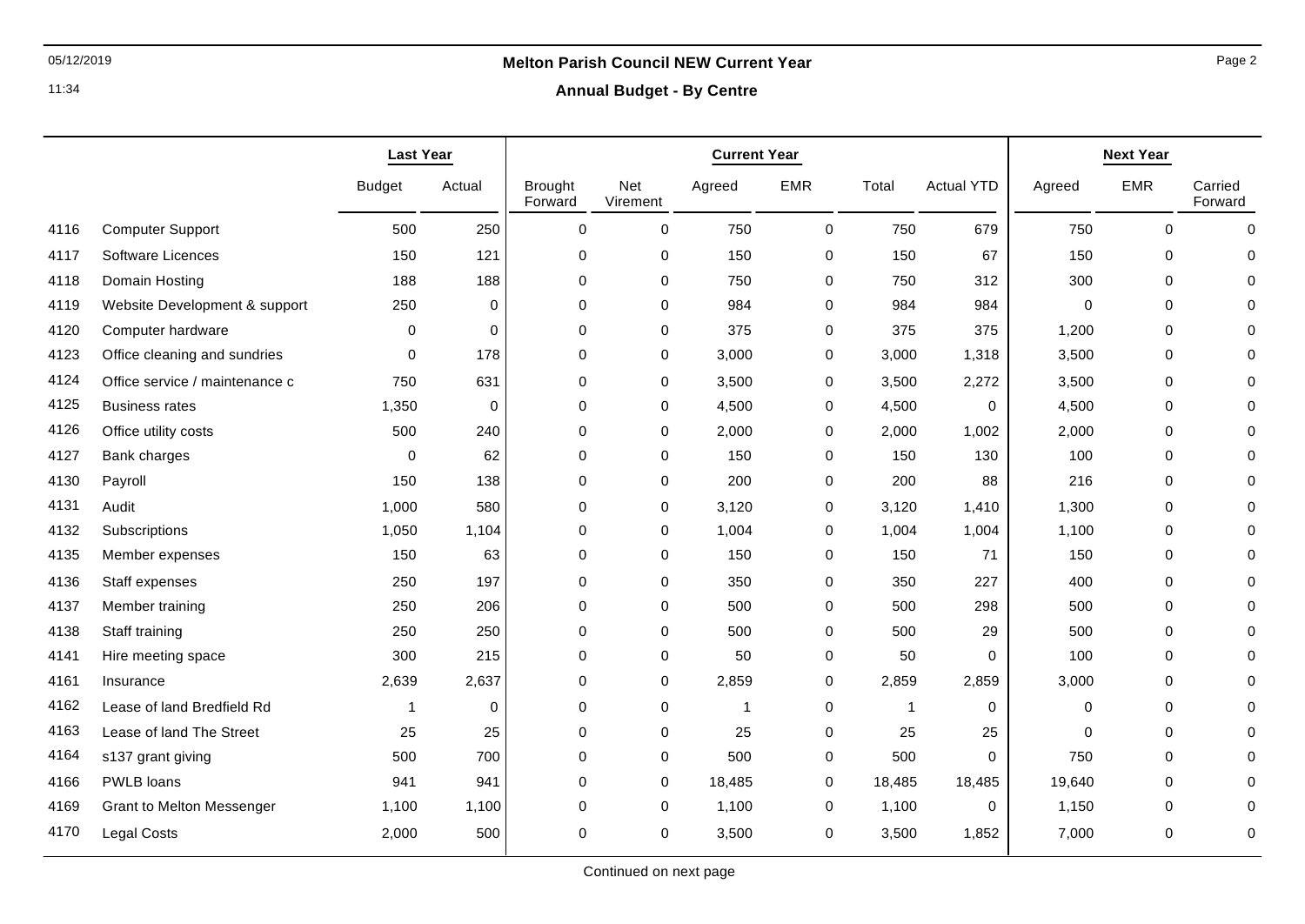11:34

### **Annual Budget - By Centre**

|      |                                       | <b>Last Year</b> |             | <b>Current Year</b>       |                 |           |              |             |                   | <b>Next Year</b> |             |                    |
|------|---------------------------------------|------------------|-------------|---------------------------|-----------------|-----------|--------------|-------------|-------------------|------------------|-------------|--------------------|
|      |                                       | <b>Budget</b>    | Actual      | <b>Brought</b><br>Forward | Net<br>Virement | Agreed    | <b>EMR</b>   | Total       | <b>Actual YTD</b> | Agreed           | <b>EMR</b>  | Carried<br>Forward |
| 4171 | General maintenance budget            | 300              | 312         | 0                         | $\mathbf 0$     | 1,000     | 0            | 1,000       | 682               | 1,000            | $\Omega$    | $\Omega$           |
| 4176 | grant giving other powers             | 0                | $\mathbf 0$ | 0                         | $\mathbf 0$     | 500       | 0            | 500         | 500               | 0                | $\Omega$    | $\Omega$           |
| 4178 | Good Neighbour Scheme                 | 0                | $\Omega$    | $\Omega$                  | $\mathbf 0$     | $\Omega$  | $\mathbf 0$  | $\Omega$    | 113               | $\Omega$         | $\Omega$    | $\Omega$           |
| 4190 | Purchase Unit 17 Riduna Park          | 0                | 442,566     | 0                         | 0               | 0         | $\mathbf 0$  | $\mathbf 0$ | $\pmb{0}$         | 0                | 0           | 0                  |
|      | <b>Overhead Expenditure</b>           | 72,344           | 510,858     | 0                         | 0               | 101,013   | 0            | 101,013     | 67,454            | 108,856          | 0           | $\Omega$           |
|      | 101 Net Income over Expenditure       | 1,521            | $-432,181$  | 0                         | 0               | $-11,692$ | 245,651      | $-11,692$   | 262,227           | 3,939            | 170,076     | $\Omega$           |
| 6000 | plus Transfer from EMR                | $\mathbf 0$      | 2,324       | 0                         | $\mathbf 0$     | 0         | $\mathbf 0$  | $\mathbf 0$ | 940               | 0                | $\mathbf 0$ | O                  |
| 6001 | less Transfer to EMR                  | 0                | 4,894       | 0                         | $\mathbf 0$     | 0         | $\mathbf 0$  | $\mathbf 0$ | 245,651           | 0                | 0           | 0                  |
|      | <b>Movement to/(from) Gen Reserve</b> | 1,521            | (434, 751)  |                           |                 | (11, 692) |              | (11,692)    | 17,516            | 3,939            |             |                    |
| 201  | <b>Planning &amp; Transport</b>       |                  |             |                           |                 |           |              |             |                   |                  |             |                    |
| 1201 | Sundry Income                         | 0                | $\pmb{0}$   | 0                         | 0               | 1,000     | $\mathbf 0$  | 1,000       | 1,000             | 0                | 0           | 0                  |
|      | <b>Total Income</b>                   | $\mathbf 0$      | $\mathbf 0$ | 0                         | $\pmb{0}$       | 1,000     | $\mathsf{O}$ | 1,000       | 1,000             | 0                | 0           | $\Omega$           |
| 4205 | Neighbourhood Plan                    | 0                | 174         | 0                         | 0               | 2,000     | 0            | 2,000       | 790               | 2,000            | $\mathbf 0$ | $\Omega$           |
| 4212 | Signage                               | 0                | 106         | $\Omega$                  | 0               | 1,000     | 0            | 1,000       | $\Omega$          | 0                | $\mathbf 0$ | $\Omega$           |
|      | <b>Overhead Expenditure</b>           | $\mathbf 0$      | 280         | $\Omega$                  | $\Omega$        | 3,000     | $\Omega$     | 3,000       | 790               | 2,000            | $\Omega$    | 0                  |
|      | <b>Movement to/(from) Gen Reserve</b> | $\Omega$         | (280)       |                           |                 | (2,000)   |              | (2,000)     | 210               | (2,000)          |             |                    |
| 301  | <b>Recreation</b>                     |                  |             |                           |                 |           |              |             |                   |                  |             |                    |
| 1301 | Sundry Income                         | $\Omega$         | 189         | 0                         | 0               | 0         | $\Omega$     | $\mathbf 0$ | 608               | $\Omega$         | $\Omega$    |                    |
| 1302 | Hire Playing Field - Events           | 200              | 451         | 0                         | $\mathbf 0$     | 0         | 0            | $\mathbf 0$ | $\Omega$          | 0                | $\mathbf 0$ | U                  |
| 1303 | Hire Playing Field - Train Ses        | 80               | $\Omega$    | $\Omega$                  | $\Omega$        | $\Omega$  | $\Omega$     | $\Omega$    | $\Omega$          | $\Omega$         | $\Omega$    | U                  |
| 1304 | <b>Hire of Football Pitches</b>       | 1,440            | 1,440       | 0                         | 0               | 1,440     | $\mathbf 0$  | 1,440       | 840               | 1,440            | 0           | U                  |
| 1305 | <b>Hire of Tennis Courts</b>          | 2,000            | 1,715       | 0                         | $\Omega$        | 1,500     | $\mathbf 0$  | 1,500       | 1,653             | 1,600            | 0           | 0                  |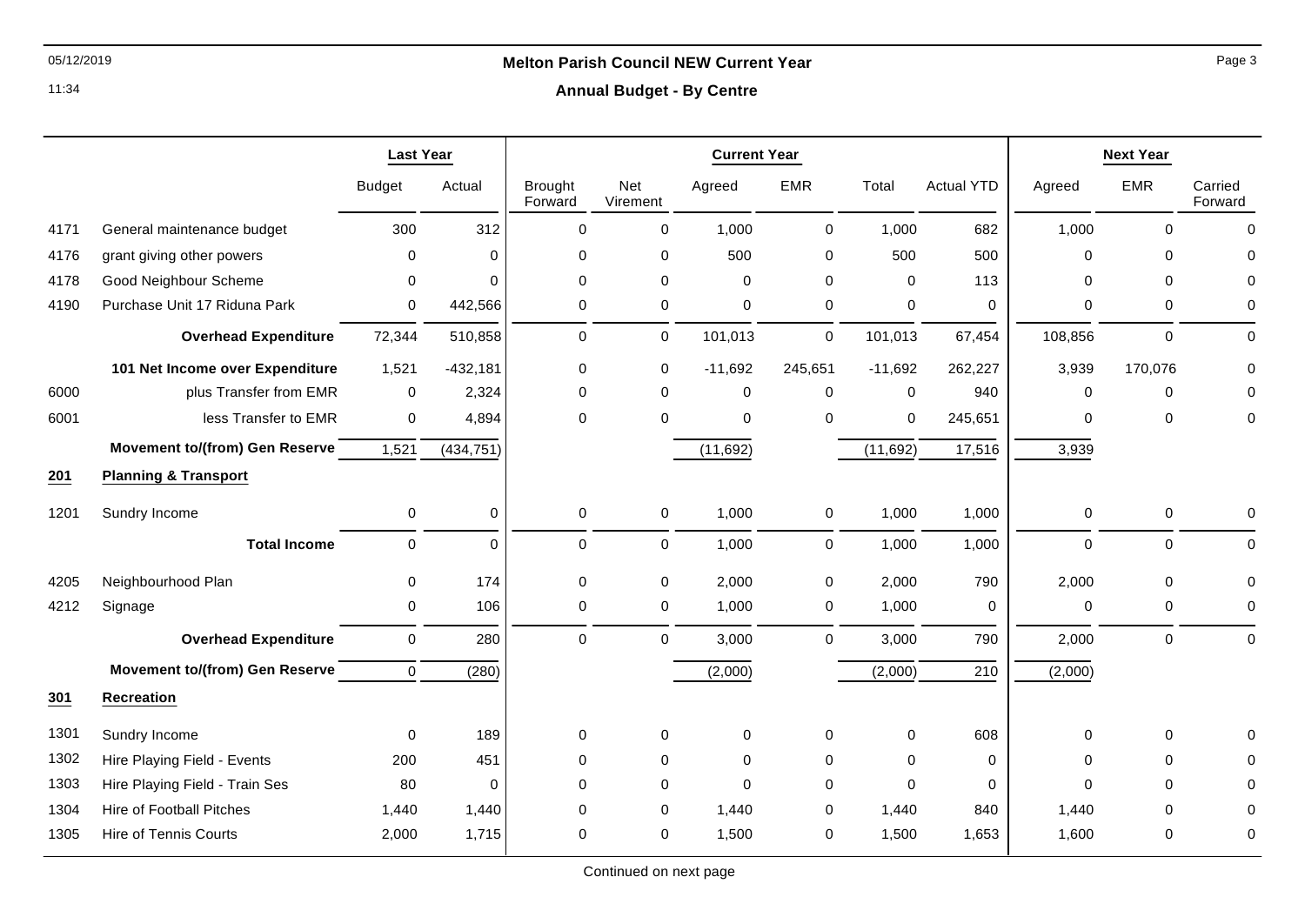11:34

### **Annual Budget - By Centre**

|      |                                | <b>Last Year</b> |          | <b>Current Year</b>       |                     |             | <b>Next Year</b> |             |                   |             |             |                    |
|------|--------------------------------|------------------|----------|---------------------------|---------------------|-------------|------------------|-------------|-------------------|-------------|-------------|--------------------|
|      |                                | <b>Budget</b>    | Actual   | <b>Brought</b><br>Forward | Net<br>Virement     | Agreed      | <b>EMR</b>       | Total       | <b>Actual YTD</b> | Agreed      | <b>EMR</b>  | Carried<br>Forward |
| 1306 | Wayleave                       | 5                | 5        | $\mathbf 0$               | $\mathsf{O}\xspace$ | $\sqrt{5}$  | $\mathbf 0$      | 5           | 5                 | 5           | $\Omega$    | $\mathbf 0$        |
| 1307 | Profts from Fete               | 0                | 647      | $\mathbf 0$               | $\mathbf 0$         | 0           | 0                | $\mathbf 0$ | 1,306             | 0           | $\mathbf 0$ | $\Omega$           |
| 1308 | <b>Sundry Grants Received</b>  | 0                | 1,130    | 0                         | 0                   | $\mathbf 0$ | 0                | $\mathbf 0$ | 955               | 0           | $\mathbf 0$ |                    |
| 1311 | Play equipment grant           | 0                | $\Omega$ | 0                         | 0                   | 14,252      | 0                | 14,252      | 14,252            | $\Omega$    | $\mathbf 0$ |                    |
| 1312 | Drainage / reinstatement grant | 0                | 15,000   | 0                         | 0                   | 3,800       | 0                | 3,800       | 3,800             | $\Omega$    | $\mathbf 0$ | U                  |
| 1323 | <b>WWI Behind the Names</b>    | 0                | 642      | $\mathbf 0$               | $\mathbf 0$         | $\mathbf 0$ | $\mathbf 0$      | 0           | 4,705             | 0           | $\mathbf 0$ | 0                  |
| 1325 | Beacon of Light grant          | $\Omega$         | 1,000    | $\Omega$                  | $\mathbf 0$         | $\mathbf 0$ | 0                | $\Omega$    | $\Omega$          | $\Omega$    | $\Omega$    | $\Omega$           |
| 1330 | Melton Heritage Group          | 0                | 1,000    | 0                         | $\mathbf 0$         | $\mathbf 0$ | 0                | $\mathbf 0$ | 0                 | $\mathbf 0$ | 0           | 0                  |
|      | <b>Total Income</b>            | 3,725            | 23,218   | 0                         | $\mathsf{O}$        | 20,997      | $\mathbf 0$      | 20,997      | 28,124            | 3,045       | $\mathbf 0$ | $\mathbf 0$        |
| 4309 | Greenspace mgmt contract       | 3,000            | 2,773    | 0                         | 0                   | 3,000       | 0                | 3,000       | 2,243             | 6,000       | $\mathbf 0$ | $\Omega$           |
| 4310 | Greenspace additional works    | 2,000            | 580      | $\boldsymbol{0}$          | $\pmb{0}$           | 2,500       | 0                | 2,500       | 713               | 4,000       | $\mathbf 0$ | O                  |
| 4315 | Pavilion - Electricity         | 130              | 174      | 0                         | 0                   | 250         | 0                | 250         | 160               | 300         | 0           | U                  |
| 4316 | Pavilion - Water               | 200              | 399      | $\mathbf 0$               | 0                   | 200         | 0                | 200         | 56                | 200         | 0           |                    |
| 4317 | Pavilion - Building Maint.     | 250              | 75       | 0                         | $\mathbf 0$         | $\mathbf 0$ | $\mathbf 0$      | 0           | $\Omega$          | $\Omega$    | $\mathbf 0$ |                    |
| 4326 | Play Area                      | 2,838            | 2,127    | $\mathbf 0$               | $\mathbf 0$         | $\mathbf 0$ | 0                | $\mathbf 0$ | 711               | $\mathbf 0$ | 0           | O                  |
| 4327 | Play area checks               | 85               | 85       | $\mathbf 0$               | $\mathbf 0$         | 85          | 0                | 85          | 85                | 100         | 0           |                    |
| 4328 | Play equipment purchase        | 0                | $\Omega$ | $\mathbf 0$               | $\mathbf 0$         | 14,252      | 0                | 14,252      | 15,087            | $\Omega$    | $\mathbf 0$ |                    |
| 4329 | Security infrastructure        | 0                | $\Omega$ | $\Omega$                  | 0                   | $\mathbf 0$ | 0                | 0           | 186               | $\Omega$    | $\mathbf 0$ | O                  |
| 4331 | Drainage / reinstatement       | $\Omega$         | 16,200   | $\mathbf 0$               | $\mathbf 0$         | 3,800       | 0                | 3,800       | 3,800             | $\Omega$    | 0           |                    |
| 4346 | <b>Risk Assessment - Trees</b> | 1,500            | $\Omega$ | $\mathbf 0$               | $\mathbf 0$         | 819         | 0                | 819         | 819               | 2,000       | $\mathbf 0$ |                    |
| 4355 | Woodland                       | 2,000            | 1,200    | $\Omega$                  | $\mathbf 0$         | 1,650       | 0                | 1,650       | 1,650             | 6,000       | $\mathbf 0$ | O                  |
| 4361 | Signage                        | 206              | 206      | $\mathbf 0$               | $\mathbf 0$         | 300         | 0                | 300         | 144               | 500         | $\mathbf 0$ |                    |
| 4362 | Outdoor furniture              | 1,000            | 1,000    | $\Omega$                  | $\mathbf 0$         | 0           | 0                | $\Omega$    | 2,950             | $\Omega$    | $\Omega$    | O                  |
| 4364 | Dog bins/grit/salt             | 290              | 290      | 0                         | 0                   | 400         | 0                | 400         | 115               | 500         | 0           | 0                  |